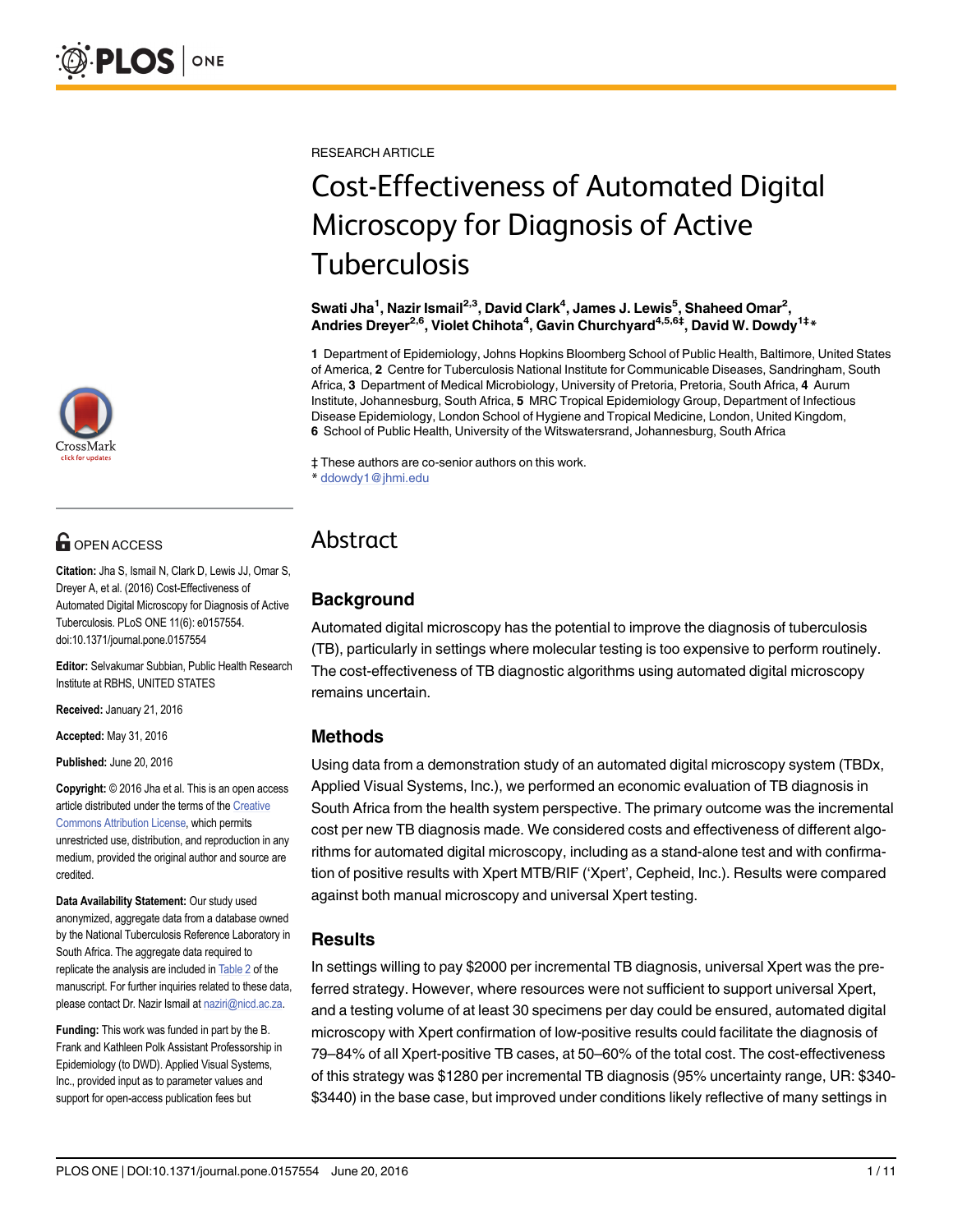<span id="page-1-0"></span>

otherwise had no input into the design of the study or the decision to publish.

Competing Interests: The authors have read the journal's policy and have the following competing interests: Dr. Ismail reports grants from NHLS Research Trust during the conduct of the study. All other authors have declared that no competing interests exist.

sub-Saharan Africa: \$677 per diagnosis (95% UR: \$450-\$935) when sensitivity of manual smear microscopy was lowered to 0.5, and \$956 per diagnosis (95% UR: \$40-\$2910) when the prevalence of multidrug-resistant TB was lowered to 1%.

#### **Conclusions**

Although universal Xpert testing is the preferred algorithm for TB diagnosis when resources are sufficient, automated digital microscopy can identify the majority of cases and halve the cost of diagnosis and treatment when resources are more scarce and multidrug-resistant TB is not common.

#### **Background**

Every year, an estimated 3.6 million individuals develop active tuberculosis (TB) yet are not notified to public health authorities[\[1](#page-8-0)]. Improved diagnostic testing for TB is likely to be criti-cal for reaching this "missing [3](#page-8-0) million" $[2, 3]$  $[2, 3]$ . Current testing algorithms largely depend either on sputum smear microscopy—a test with variable sensitivity that depends on operator skill and such variables as microscopist time constraints[[4\]](#page-8-0)–or Xpert MTB/RIF (Cepheid, Inc.; Sunnyvale, CA, USA), a molecular test with higher sensitivity and the ability to detect rifampin resistance[\[5](#page-8-0), [6](#page-8-0)], but that can cost over ten times more per test than sputum smear[[3,](#page-8-0) [7\]](#page-8-0). For settings in which high-quality sputum smear microscopy cannot be performed, but performing Xpert MTB/RIF on all patients with symptoms of TB may be very expensive (including settings of systematic screening for TB), automated digital microscopy offers an attractive alternative [\[8](#page-9-0)]. Automated visualization algorithms can facilitate high-quality sputum smear microscopy that is not user-dependent in interpretation; an example of an automated microscopy system that was recently validated is the TBDx system (Applied Visual Sciences, Leesburg, VA, USA) [\[9](#page-9-0)]. This system uses patented software and a high-specification camera to identify acid fast bacilli, thereby reducing subjectivity in results and potentially improving performance. In a prospective single-center study at the National Tuberculosis Reference Laboratory in Johannesburg, South Africa, TBDx was shown to have 0.78 sensitivity for culture-proven TB, and when positive results were confirmed by Xpert MTB/RIF, the specificity of the algorithm was estimated at 0.998[[9\]](#page-9-0). However, whether TBDx or a similar automated microscopy system could be cost-effective in high-burden settings remains uncertain. Thus, we used data from this study to perform an economic evaluation of automated digital microscopy for active TB in a representative African reference lab setting.

#### Methods

#### **Overview**

Like most automated microscopy systems, TBDx provides results at different levels of certainty; in the case of TBDx, as reported in the published demonstration study  $[9]$  $[9]$ , there are four relevant result levels: negative (no acid-fast bacilli [AFB] detected), "scanty 1" (<1 AFB per 300 high-power fields), "low positive" (2–9 AFB per 300 high-power fields), and "high positive"  $(>10$  AFB per 300 high-power fields). We used data on these TBDx results, alone and in combination with Xpert MTB/RIF, as performed in 1009 South African adults with clinical suspicion of TB, to construct a model of the effectiveness of such testing in a hypothetical population of 10,000 people having characteristics of the source population. In addition to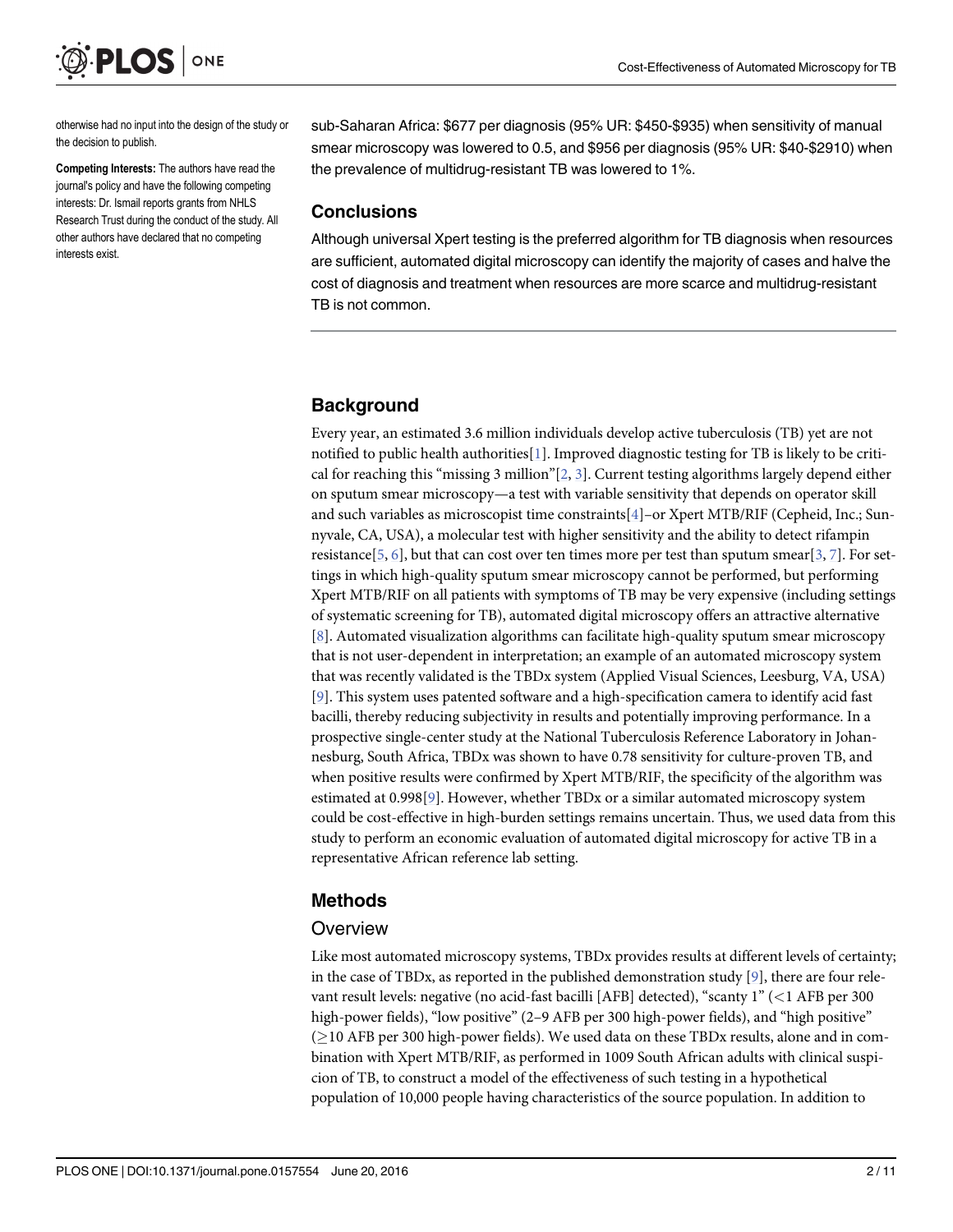<span id="page-2-0"></span>diagnostic consequences, we estimated the costs of TB testing and treatment from a health system perspective. The original study was approved by the Faculty of Health Sciences Research Ethics Committee at the University of Pretoria; no additional ethical approval was required for this non-human subjects analysis.

We evaluated the costs and effectiveness of a series of alternative algorithms: (1) sputum smear microscopy alone; (2) TBDx automated microscopy alone; (3) TBDx automated microscopy, with confirmation of low positive results by Xpert MTB/RIF; (4) TBDx automated microscopy, with confirmation of all positive results by Xpert MTB/RIF; and (5) Xpert MTB/ RIF performed on all specimens. For each algorithm including automated microscopy, we considered scenarios in which "scanty 1" results were treated as either negative or low positive. Under each scenario, we projected the total number of patients with culture-confirmed TB who would be treated, the number of false-positive diagnoses that would be made, and the total costs from a health system perspective. For purposes of appropriate comparison (to scenarios in which treatment of drug-resistant TB would otherwise not be considered), we also considered options in which drug susceptibility testing was performed for all individuals before initiation of TB treatment. We also considered three alternative scenarios of treatment volume: a "high-volume" scenario in which 100 individuals were evaluated per day, a "moderate-volume" scenario in which 30 individuals were evaluated per day and a "low-volume" scenario in which 10 individuals were evaluated per day. Our primary outcome was the incremental cost per incremental true-positive diagnosis made, relative to sputum smear microscopy alone as the reference scenario.

#### Diagnostic costs

All costs were valued in 2015 US dollars, with conversion from South African rand into US dollars using the historical exchange rate and inflation to year 2015 using the South African gross domestic product (GDP) deflator[\[10\]](#page-9-0). Unit costs were developed for sputum smear, TBDx automated microscopy, and Xpert MTB/RIF using estimates from the literature in an "ingredients" approach as shown in [Table 1.](#page-3-0) Overheads (including building space) and utilities were estimated from other published evaluations of sputum smear microscopy and Xpert MTB/RIF in South Africa, conservatively assuming that allocations for TBDx-enhanced microscopy would be similar to Xpert MTB/RIF (and thus higher than for microscopy) and also including an annual cost for quality assurance and training, the allocation of which to each type of diagnostic modality was assumed to be  $$400[11-13]$  $$400[11-13]$  $$400[11-13]$  $$400[11-13]$ .

Costs of capital equipment (e.g., microscopes and Xpert systems) were also taken from the literature and annualized using a 3% annual discount rate and an expected useful life of five years (Xpert) or ten years (microscope and camera)[[14,](#page-9-0) [15\]](#page-9-0). Costs of required hardware and software licensing for TBDx were valued in consultation with experts from Applied Visual Systems, Inc.–who provided estimates of cost without any input as to the use of those estimates in the economic model. These estimates included: (a) a licensing fee of \$2 per slide in a high-volume setting or \$15,000 per year in low and moderate-volume setting; (b) combined equipment costs of slide loader-fitted microscope and camera of \$27,000 for a low and moderate-throughput loader and \$47,000 for a high-throughput loader; (c) \$3,600 in installation and shipping costs; (d) \$1,000 for a computer and printer (also applied to the Xpert MTB/RIF); and (e) annual maintenance and warranty at 10% of total equipment costs (also applied to Xpert and fluorescence microscopes).

Personnel costs were estimated assuming an hourly wage of \$5.13 for a general laboratory technician and \$6.83 for a skilled microscopist $[11, 12, 16]$  $[11, 12, 16]$  $[11, 12, 16]$  $[11, 12, 16]$  $[11, 12, 16]$  $[11, 12, 16]$  $[11, 12, 16]$ . We assumed that all procedures related to Xpert specimen preparation, loading, and results reporting would take 15 minutes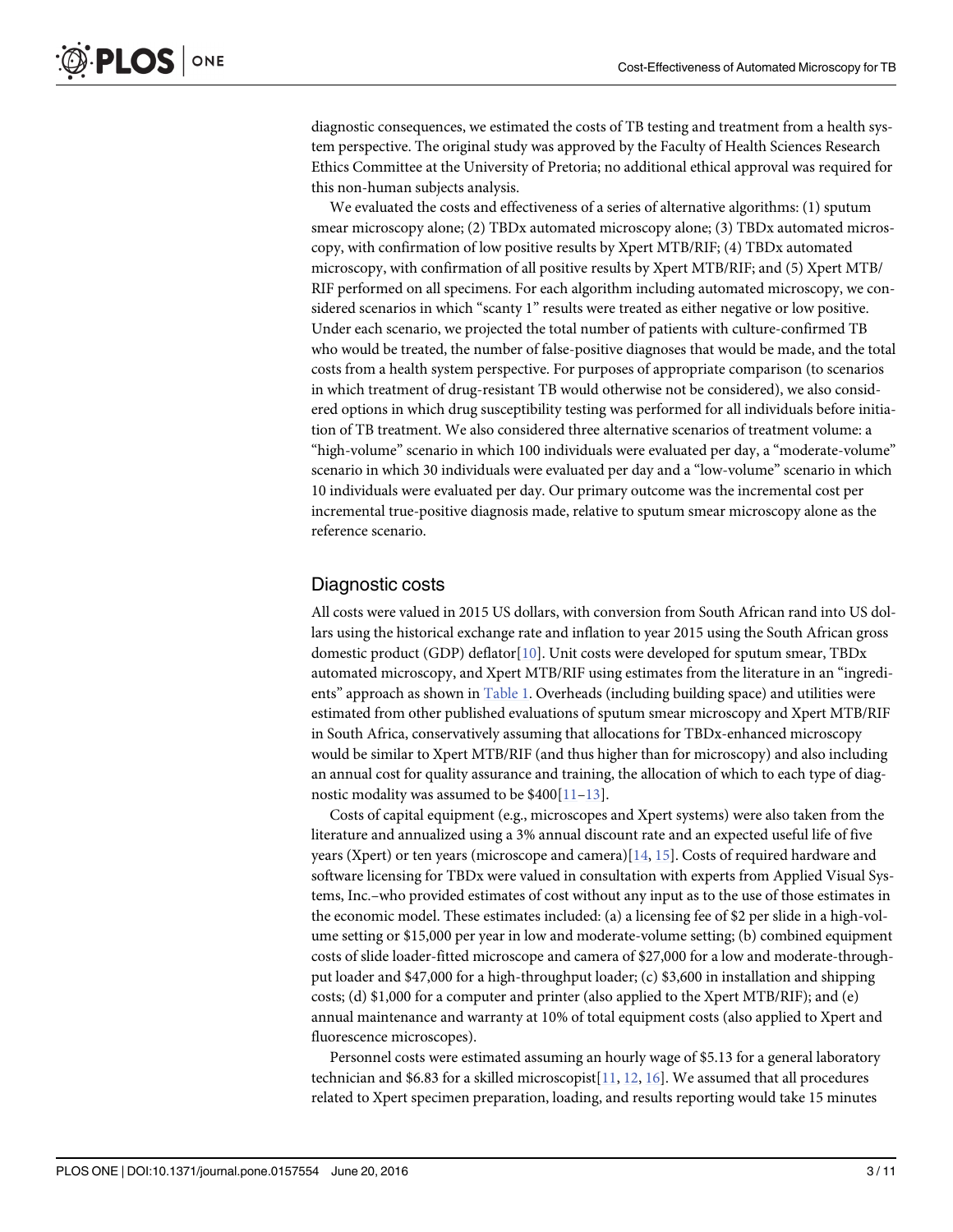<span id="page-3-0"></span>

| Cost components                   | <b>Sputum Smear Microscopy</b> |                 |                 |                  | <b>Automated Digital Microscopy</b> |                 | <b>Xpert MTB/RIF</b> |                 |                 |  |
|-----------------------------------|--------------------------------|-----------------|-----------------|------------------|-------------------------------------|-----------------|----------------------|-----------------|-----------------|--|
|                                   | 100<br>samples/d               | 30<br>samples/d | 10<br>samples/d | 100<br>samples/d | 30<br>samples/d                     | 10<br>samples/d | 100<br>samples/d     | 30<br>samples/d | 10<br>samples/d |  |
| <b>Utilities and</b><br>overheads | 0.08                           | 0.14            | 0.31            | 0.10             | 0.17                                | 0.40            | 0.14                 | 0.26            | 0.59            |  |
| Equipment*                        | 0.01                           | 0.02            | 0.06            | 0.65             | 1.57                                | 4.70            | 1.92                 | 2.33            | 3.67            |  |
| <b>Staff</b>                      | 1.37                           | 1.37            | 1.37            | 0.47             | 0.47                                | 0.47            | 1.32                 | 1.32            | 1.32            |  |
| Licensing                         | 0.00                           | 0.00            | 0.00            | 2.00             | 2.10                                | 6.25            | 0.00                 | 0.00            | 0.00            |  |
| Consumables**                     | 0.12                           | 0.12            | 0.12            | 0.12             | 0.12                                | 0.12            | 11.48                | 11.48           | 11.48           |  |
| <b>Total</b>                      | \$1.59                         | \$1.65          | \$2.07          | \$3.35           | \$4.43                              | \$12.14         | \$14.45              | \$15.39         | \$16.94         |  |

#### [Table 1.](#page-2-0) Unit Costs of Diagnostic Tests for Tuberculosis in South Africa (2015 US\$).

\*inclusive of shipping and installation cost, annual warranty, repair and maintenance cost;

\*\* Inclusive of shipping and distribution cost

doi:10.1371/journal.pone.0157554.t001

per test (run on-demand), versus five minutes per slide for sputum smear (where individual smears can be batched), plus an additional seven minutes per slide for manual reading. Consumables were estimated at \$0.10 for sputum smear (including TBDx) and \$9.98 for Xpert MTB/RIF (the current cost of an Xpert cartridge)[[13](#page-9-0), [15](#page-9-0), [17](#page-9-0), [18](#page-9-0)], with procurement and shipping costs estimated at 10% of the unit price.

#### Treatment costs

We estimated the cost of TB treatment according to the cost of first-line and second-line drugs as well as necessary outpatient follow-up. We did not attempt to estimate downstream consequences after initiation of treatment; thus, all people diagnosed with TB were assigned a treatment cost equivalent to drugs and outpatient visits for six months (if drug-susceptible) or twenty months (if multidrug-resistant, MDR), and all people not diagnosed with TB were treated as false-negative or true-negative, without attempting to capture future attempts at diagnosis or empiric treatment. We assumed that culture-based drug susceptibility testing would be performed prior to any initiation of MDR-TB therapy, and we included the costs thereof. We assumed a high proportion of MDR-TB (5% of all cases), as might be reflective of testing performed at a national referral center. Costs of diagnosis with standard sputum smear microscopy and Xpert MTB/RIF, as well as other component costs of automated microscopy (e.g., staff costs, overhead costs, DST) were estimated from the literature  $[12, 13, 16, 19, 20]$  $[12, 13, 16, 19, 20]$  $[12, 13, 16, 19, 20]$  $[12, 13, 16, 19, 20]$  $[12, 13, 16, 19, 20]$  $[12, 13, 16, 19, 20]$  $[12, 13, 16, 19, 20]$  $[12, 13, 16, 19, 20]$  $[12, 13, 16, 19, 20]$ . A full listing of model parameters is given in [Table 2](#page-4-0).

# Sensitivity analyses

We performed one-way sensitivity analysis on all model parameters across reasonable ranges as shown in [Table 2](#page-4-0). In addition, we also performed scenario analyses for high- and low-volume settings (as above) and at different assumed levels of MDR-TB prevalence. In addition, we performed a probabilistic uncertainty analysis in which all parameters were simultaneously varied over the ranges shown in [Table 2](#page-4-0) (and by +/-25% of base value for each cost component not shown in [Table 2](#page-4-0)). Each parameter range was defined as a beta distribution with an alpha (shape) parameter of 4. The results of this analysis are reported as 95% uncertainty ranges (95% UR's), bounded by the 2.5<sup>th</sup> and 97.5<sup>th</sup> percentiles of the resulting simulations.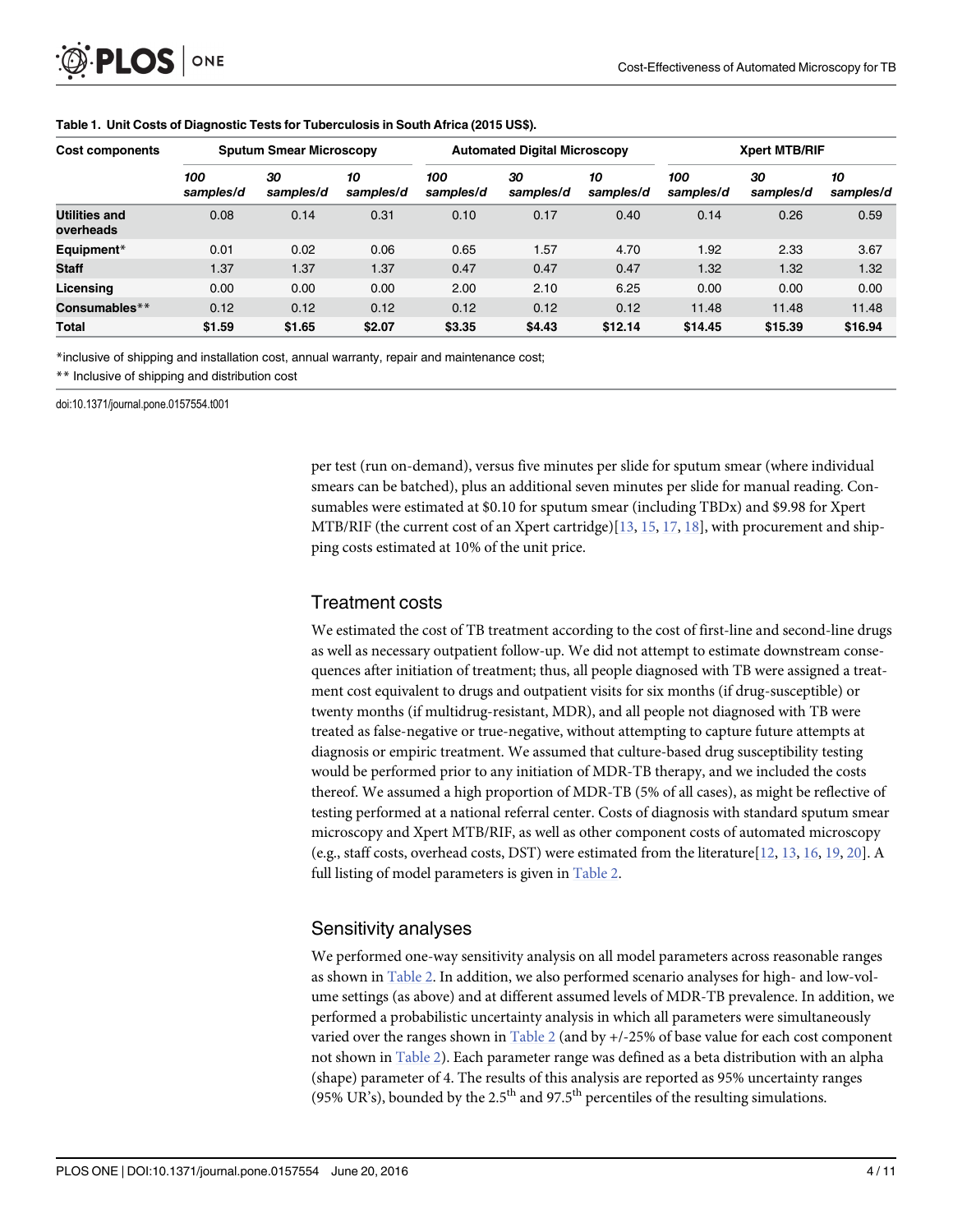#### <span id="page-4-0"></span>[Table 2.](#page-0-0) Model Parameters.

| <b>Parameter</b>                               | Value  | <b>Sensitivity range</b> | Reference               |
|------------------------------------------------|--------|--------------------------|-------------------------|
| Proportion of patients with active TB          | 0.108  | $0.05 - 0.2$             | [1, 9]                  |
| Proportion of TB that is resistant to rifampin | 0.09   | $0.02 - 0.2$             | [1, 19]                 |
| Proportion of TB that is multi-drug resistant  | 0.03   | $0.01 - 0.07$            |                         |
| Sensitivity for culture-confirmed TB:          |        |                          | 9                       |
| Sputum smear microscopy                        | 0.68   | $0.4 - 0.68$             |                         |
| TBDx (any positive)                            | 0.80   | $0.7 - 0.9$              |                         |
| TBDx (>1 AFB/300 fields)                       | 0.73   | $0.6 - 0.85$             |                         |
| TBDx (high positive)                           | 0.62   | $0.55 - 0.7$             |                         |
| Xpert MTB/RIF (TBDx +)                         | 0.97   | $0.95 - 1.0$             |                         |
| Xpert MTB/RIF (all TB)                         | 0.91   | $0.8 - 1.0$              |                         |
| Specificity:                                   |        |                          | 9                       |
| Sputum smear microscopy                        | 0.992  | $0.98 - 1.0$             |                         |
| TBDx (any positive)                            | 0.79   | $0.7 - 0.9$              |                         |
| TBDx (>1 AFB/300 fields)                       | 0.96   | $0.92 - 0.98$            |                         |
| TBDx (high positive)                           | 0.998  | $0.99 - 1.0$             |                         |
| Xpert MTB/RIF (TBDx +)                         | 0.97   | $0.95 - 1.0$             |                         |
| Xpert MTB/RIF (all TB)                         | 0.990  | $0.98 - 1.0$             |                         |
| Cost to treat one patient                      |        |                          | [3, 13, 16, 19, 20, 29] |
| Drug-susceptible TB                            | \$506  | \$300-\$700              |                         |
| Drug-resistant TB                              | \$3660 | \$2000-\$10,000          |                         |
| Daily capacity                                 |        |                          | Assumption              |
| Fluorescence microscope                        | 50     |                          |                         |
| High-throughput TBDx                           | >100   |                          |                         |
| Xpert MTB/RIF(4-module system)                 | 16     |                          | $15$                    |

doi:10.1371/journal.pone.0157554.t002

# **Results**

# Impact of volume on cost of automated microscopy

In a low-volume setting processing 10 specimens per day, the unit cost of automated digital microscopy was nearly that of Xpert MTB/RIF ([Table 1\)](#page-3-0), due to the relatively high costs of both equipment and annual software licensing for TBDx. By contrast, in both moderate (30 specimens/day) and high-volume (100 specimens/day) settings, the per-test cost of automated microscopy was about one-third that of Xpert MTB/RIF. Given the relatively low likelihood that automated microscopy would be performed instead of Xpert MTB/RIF if the unit costs of testing were similar, we focused subsequent analyses on the high-volume setting.

# Costs and consequences of automated digital microscopy

[Table 3](#page-5-0) shows the costs and consequences of various testing algorithms for active TB that incorporate automated digital microscopy. Using automated microscopy as a standalone test (i.e., no confirmation of positive results by Xpert MTB/RIF) resulted in more false-positive diagnoses than incremental true-positive diagnoses. However, if automated microscopy were used as a triage test, with low-positive results confirmed by Xpert MTB/RIF and high-positive results proceeding to treatment, 79–84% of all individuals with Xpert-positive TB could be diagnosed (true TB diagnoses made), at 50–60% of the cost (total diagnostic cost plus total treatment cost). This strategy had a favorable incremental cost-effectiveness ratio of \$1,280 per TB diagnosis made (95% uncertainty range, UR: \$340-\$3440), relative to manual sputum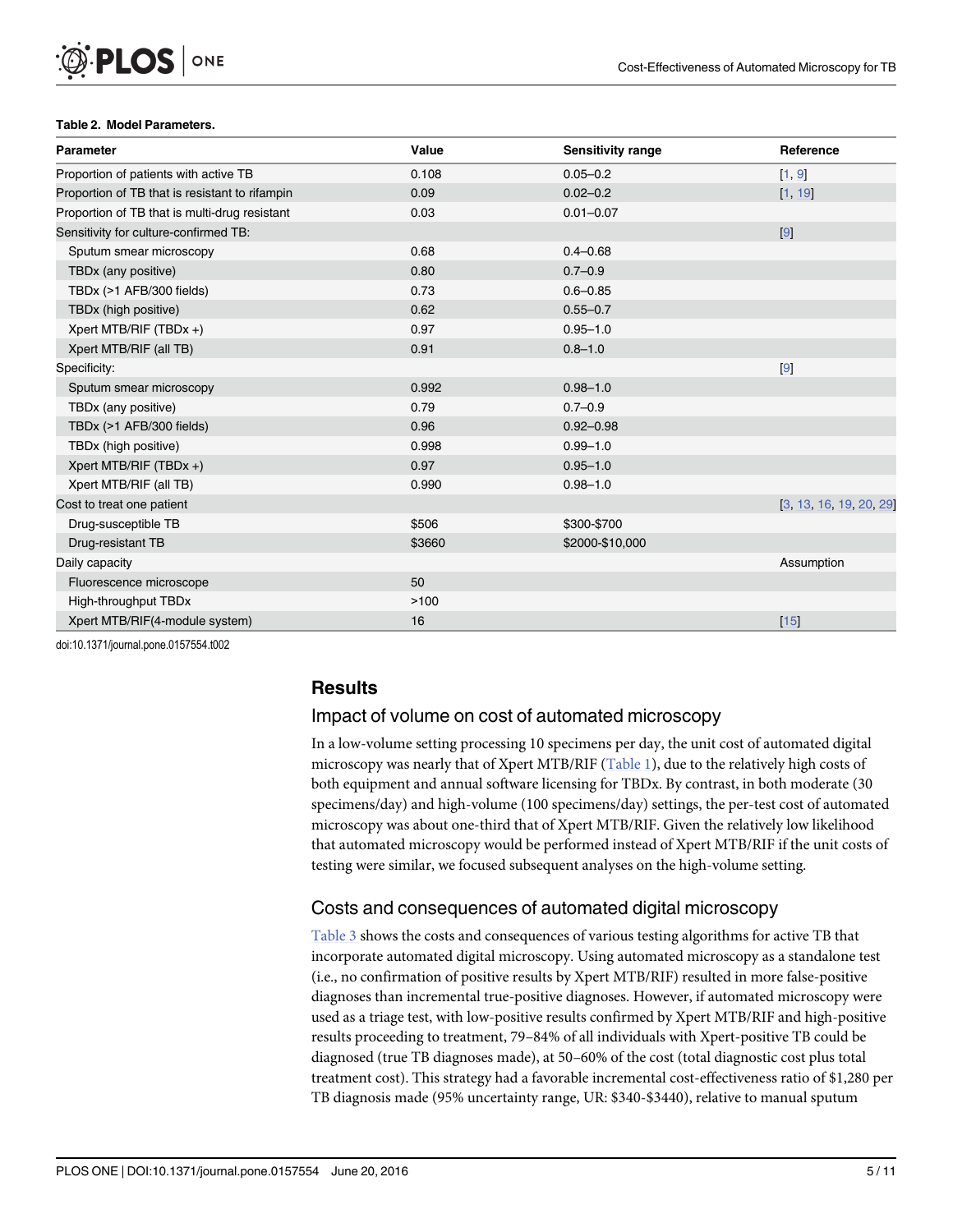<span id="page-5-0"></span>

| Algorithm                     | <b>Diagnostic costs</b> |                          | <b>Treatment costs</b> |                | тв<br>treatments<br>(of 108 with<br>true TB) |                          | <b>False-positive treatments</b> | Incremental<br>cost per true TB<br>diagnosis<br>(relative to<br>manual smear) |                |
|-------------------------------|-------------------------|--------------------------|------------------------|----------------|----------------------------------------------|--------------------------|----------------------------------|-------------------------------------------------------------------------------|----------------|
|                               | <b>Total</b>            | Incr.                    | Total                  | Incr.          | Total                                        | Incr.                    |                                  |                                                                               |                |
| Sputum smear (manual)         |                         |                          |                        |                |                                              |                          |                                  |                                                                               |                |
| Sensitivity 0.68              | \$1,590                 | <b>REF</b>               | \$41,300               | <b>REF</b>     | 73.5                                         | <b>REF</b>               | 8                                | <b>REF</b>                                                                    | $\blacksquare$ |
| Sensitivity 0.5               | \$1,590                 | $\overline{\phantom{a}}$ | \$31,400               | $\blacksquare$ | 54                                           | $\overline{\phantom{0}}$ | 8                                | $\blacksquare$                                                                | <b>REF</b>     |
| <b>Automated microscopy</b>   |                         |                          |                        |                |                                              |                          |                                  |                                                                               |                |
| Scanty $1 =$ low positive     |                         |                          |                        |                |                                              |                          |                                  |                                                                               |                |
| Microscopy only (stand-alone) | \$3,350                 | \$1,760                  | \$150,600              | \$109,400      | 86.4                                         | 12.9                     | 211                              | \$8,570                                                                       | \$3,730        |
| Xpert to confirm low positive | \$6,370                 | \$4,780                  | \$51,900               | \$10,600       | 84.2                                         | 10.8                     | 12                               | \$1,430                                                                       | \$835          |
| Xpert to confirm any positive | \$7,550                 | \$5,960                  | \$61,600               | \$20,400       | 83.1                                         | 9.7                      | 11                               | \$2,710                                                                       | \$1,240        |
| Scanty $1 =$ negative         |                         |                          |                        |                |                                              |                          |                                  |                                                                               |                |
| Microscopy only (stand-alone) | \$3,350                 | \$1,760                  | \$61,400               | \$20,100       | 78.8                                         | 5.4                      | 42                               | \$4,050                                                                       | \$1,280        |
| Xpert to confirm low positive | \$4,090                 | \$2,500                  | \$45,700               | \$4,420        | 78.9                                         | 5.4                      | $\overline{7}$                   | \$1,280                                                                       | \$675          |
| Xpert to confirm any positive | \$5,270                 | \$3,680                  | \$55,400               | \$14,100       | 77.8                                         | 4.3                      | 6                                | \$4,130                                                                       | \$1,160        |
| <b>Xpert MTB/RIF for all</b>  | \$14,700                | \$13,200                 | \$72,600               | \$31,400       | 99.4                                         | 25.9                     | 10                               | \$1,720                                                                       | \$1,200        |

[Table 3.](#page-4-0) Cost-Effectiveness of Different TB Diagnostic Algorithms Performed on 1000 South African Adults in a High-Volume Setting with 5% Prevalence of MDR TB.

doi:10.1371/journal.pone.0157554.t003

smear microscopy with sensitivity of 0.68 (versus 0.73 for TBDx). If manual sputum smear had a sensitivity of 0.5 rather than 0.68 (as observed in the TBDx demonstration study), this automated microscopy strategy would cost \$677 per incremental TB diagnosis (95% UR: \$450- \$935), relative to manual smear. If the prevalence of MDR-TB was lowered to 1% of all samples, the cost of this algorithm fell to \$956 per diagnosis (95% UR: \$40-\$2910). The corresponding cost-effectiveness frontier  $(Fig_1)$  demonstrates that this strategy would be preferred where resources are insufficient for universal Xpert MTB/RIF, or the willingness to pay for an incremental TB diagnosis falls between \$1,280 (\$677 if sensitivity of manual smear is 0.5) and \$1,927.

# Sensitivity and scenario analyses

Assuming that both the specificity of manual sputum smear microscopy and the volume of testing is high, three additional parameters were strong drivers of the incremental cost-effectiveness of automated digital microscopy [\(Fig 2\)](#page-7-0): the prevalence of TB, the prevalence of MDR-TB, and the sensitivity of manual microscopy. In settings where the sensitivity of manual microscopy is poor, the incremental cost-effectiveness of TBDx with Xpert confirmation of all positive results began to approach that of universal Xpert (Table 3). This strategy allows for 78–83% of all Xpert-positive TB to be diagnosed, with all drug-resistant TB also treated. Under most situations tested in sensitivity analysis, the algorithm that provided the most TB diagnoses per dollar spent (incremental to manual microscopy) was TBDx, with Xpert confirmation of low-positive results, and counting "Scanty 1" results as negative.

# **Discussion**

This economic evaluation provides insight as to the potential role of automated digital microscopy in the diagnosis of adult pulmonary tuberculosis. Specifically, in settings where universal Xpert MTB/RIF is affordable, and health systems are willing to pay at least \$1927 per incremental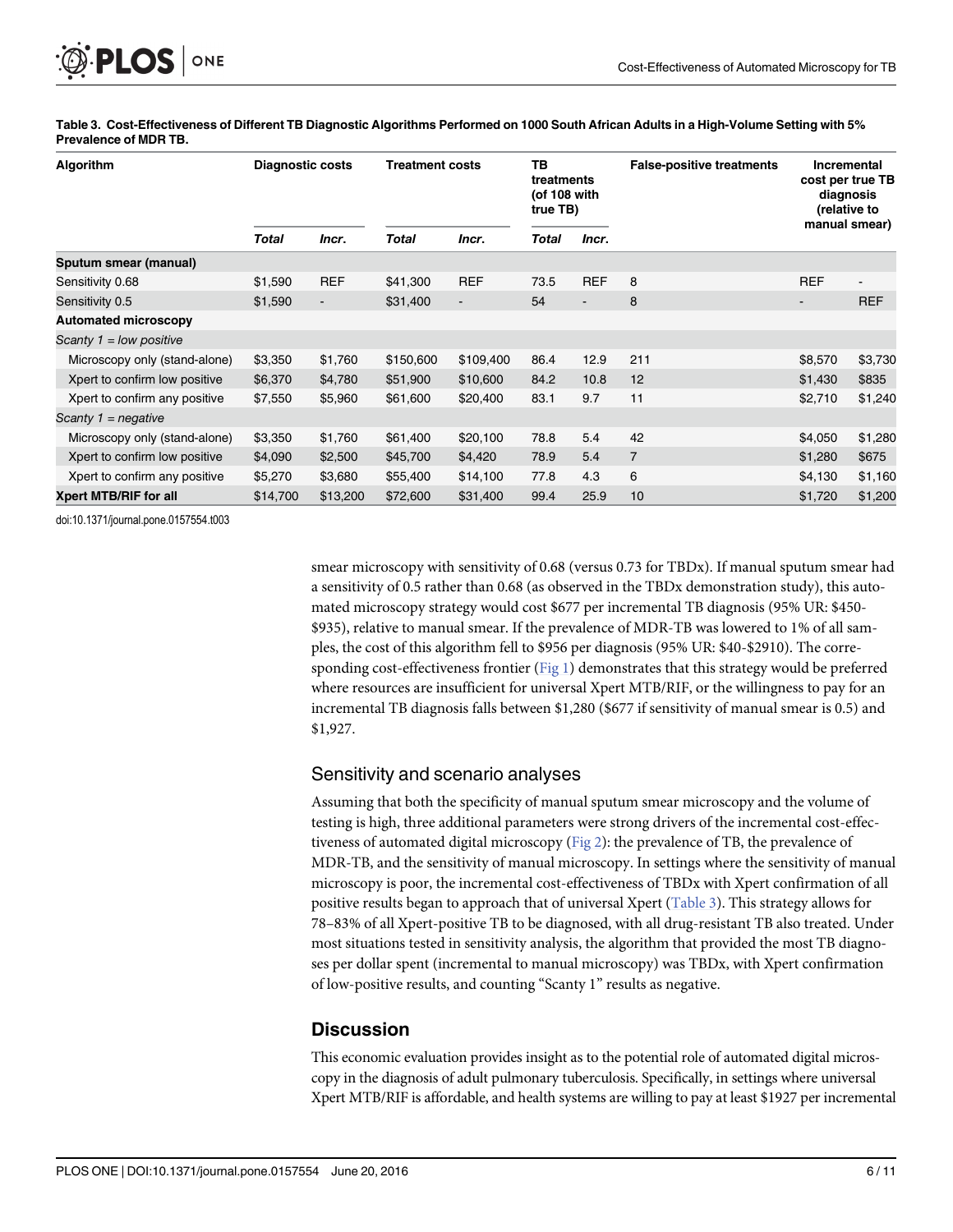<span id="page-6-0"></span>



[Fig 1.](#page-5-0) Cost-Effectiveness Frontier. The number of true-positive microbiological diagnoses for each algorithm is shown on the xaxis and the corresponding costs on the y-axis, such that the slope of any line is the incremental cost-effectiveness ratio between two algorithms. Algorithms appearing further to the right are more effective, and those appearing higher on the y-axis are more expensive. The frontier of cost-effective options is shown as a solid dark line, with incremental cost-effectiveness ratios (in units of cost per true-positive TB treatment) shown for each comparison along this frontier. In a setting of constrained resources, automated digital microscopy with low-positive results confirmed by Xpert MTB/RIF would be the first selected strategy beyond sputum smear microscopy alone, followed by Xpert MTB/RIF for all specimens, where resources are sufficient. If one incremental microbiological diagnosis could avert as few as 0.2 disability-adjusted life years, all strategies along the cost-effectiveness frontier would be costeffective, at a willingness-to-pay threshold equal to South Africa's per-capita annual gross national income (GNI). Sc1 = "scanty 1" result; pos = positive; neg = negative; sens. = sensitivity.

doi:10.1371/journal.pone.0157554.g001

TB diagnosis made, universal Xpert is generally preferred. If an incremental microbiologicallyconfirmed TB diagnosis can lead to one year of additional life (or disability-adjusted life year averted), this willingness-to-pay threshold would be considered highly cost-effective by traditional criteria in most high-burden countries  $[21, 22]$  $[21, 22]$  $[21, 22]$  $[21, 22]$ . This finding is consistent with prior economic evaluations suggesting that Xpert is likely to be highly cost-effective relative to sputum smear microscopy where the level of empiric TB diagnosis is low[\[7](#page-8-0), [20\]](#page-9-0). However, in many settings, universal Xpert MTB/RIF is not an affordable option[\[13\]](#page-9-0), in part owing to recurring maintenance and calibration costs. In these cases, and when specimens can be processed at moderateto-high volume, automated digital microscopy (with confirmation of positive results by Xpert) can improve the yield of manual microscopy, and at an incremental cost-effectiveness ratio that is favorable relative to universal Xpert. The strategy that appears to optimize cost-effectiveness in most settings is Xpert confirmation of low-positive results only, taking high-positive results as a direct indication for treatment.

Prior analyses have evaluated the potential cost-effectiveness of hypothetical "triage" tests for active TB, suggesting that such tests could be cost-effective under certain conditions[\[23\]](#page-9-0). This analysis is among the first to evaluate a novel diagnostic test for TB that could be used for purposes of triage. Such tests are designed to provide the majority of the benefit of using a more sensitive confirmatory test (e.g., Xpert MTB/RIF), but at a reduced cost—and ideally a more favorable cost-effectiveness ratio, such that it is preferable to perform the triage test on the full population rather than the confirmatory test on part of it. This economic evaluation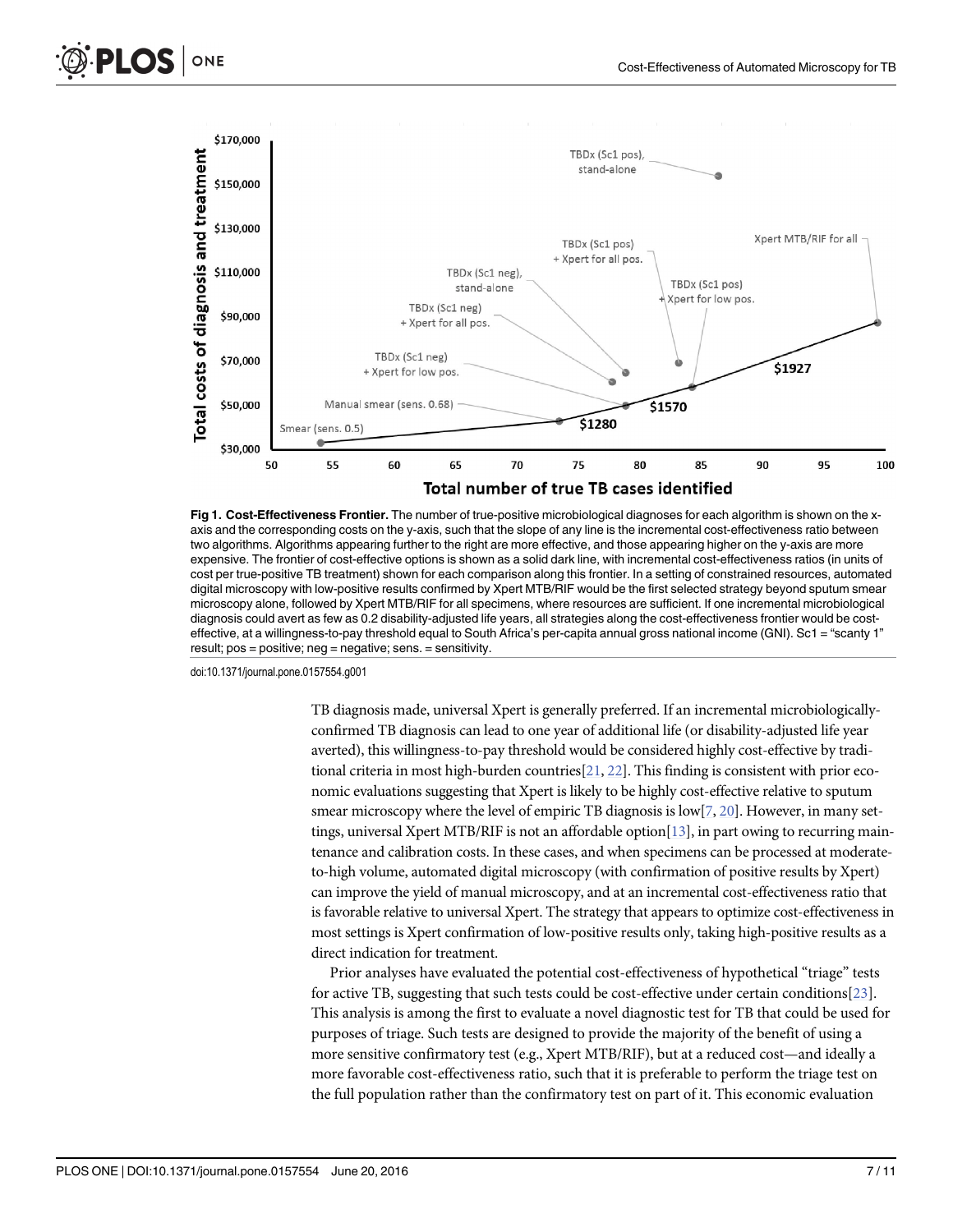<span id="page-7-0"></span>

Incremental Cost-Effectiveness of TBDx, confirming low-positive with Xpert (\$/True TB treatment)

[Fig 2. O](#page-5-0)ne-Way Sensitivity Analysis. Primary drivers of cost-effectiveness in one-way sensitivity analysis. All parameters in Tables [1](#page-3-0) and [2](#page-4-0) were varied; only those parameters that resulted in a change of +/-\$200 in the incremental cost-effectiveness ratio are shown. Blue bars correspond to the incremental cost-effectiveness of automated microscopy by TBDx relative to manual smear microscopy, at the low value of the specified parameter range. Red bars correspond to the incremental costeffectiveness at the high value of that range, holding all other parameter values constant.

doi:10.1371/journal.pone.0157554.g002

demonstrates precisely this result, specifically that automated digital microscopy can reduce the overall costs of diagnostic testing substantially, and be performed at a cost-effectiveness ratio that is generally favorable to that of universal Xpert.

As shown in our sensitivity analysis, automated microscopy is particularly attractive in settings where manual microscopy cannot be performed with consistent quality. For TBDx as a specific example of automated microscopy, the preferred algorithm is one in which high-positive results lead directly to treatment, low-positive results are confirmed with Xpert (or other more accurate confirmatory test), and inconclusive results (i.e., 1 AFB per 300 fields) are treated as negative. Unless the cost of licensing and equipment can be brought down in the future, TBDx is likely to be too expensive on a per-test basis to scale up in low-volume settings that do not perform substantially more than 10 sputum evaluations for TB each day.

Two elements of automated digital microscopy performance bear mention in this analysis. Automated digital microscopy was performed on concentrated sputum specimens, which may increase the sensitivity of both manual and automated microscopy $[24]$  $[24]$  $[24]$ , though perhaps less so in those infected with HIV[[25](#page-9-0)]. Customized slides and marking of the inoculation area for camera guidance were also critical to test performance; though not major contributors to cost, these required elements may limit the ability to perform automated digital microscopy in some settings. Furthermore, while slides are still manually prepared, the automated algorithm does not assess sputum quality.

As with any modeling analysis, this evaluation has certain limitations. Parameter values were drawn from the literature and, in some cases, required assumptions based on expert opinion. Nevertheless, our results were robust to most sensitivity analyses, and particularly surrounding those parameter values that were most uncertain. We did not attempt to incorporate downstream effectiveness measures, including the health benefits of making TB diagnoses nor the costs and effectiveness of HIV therapy, which is a major driver of the economics of TB diagnosis in HIV-endemic settings[[26](#page-9-0)]. Our ability to compare automated microscopy to health interventions other than TB diagnostic assays is therefore limited. Nevertheless, we are able to demonstrate that the cost-effectiveness of automated microscopy is likely similar (if not superior) to that of Xpert MTB/RIF, which has been modeled in such fashion[\[7\]](#page-8-0). We limited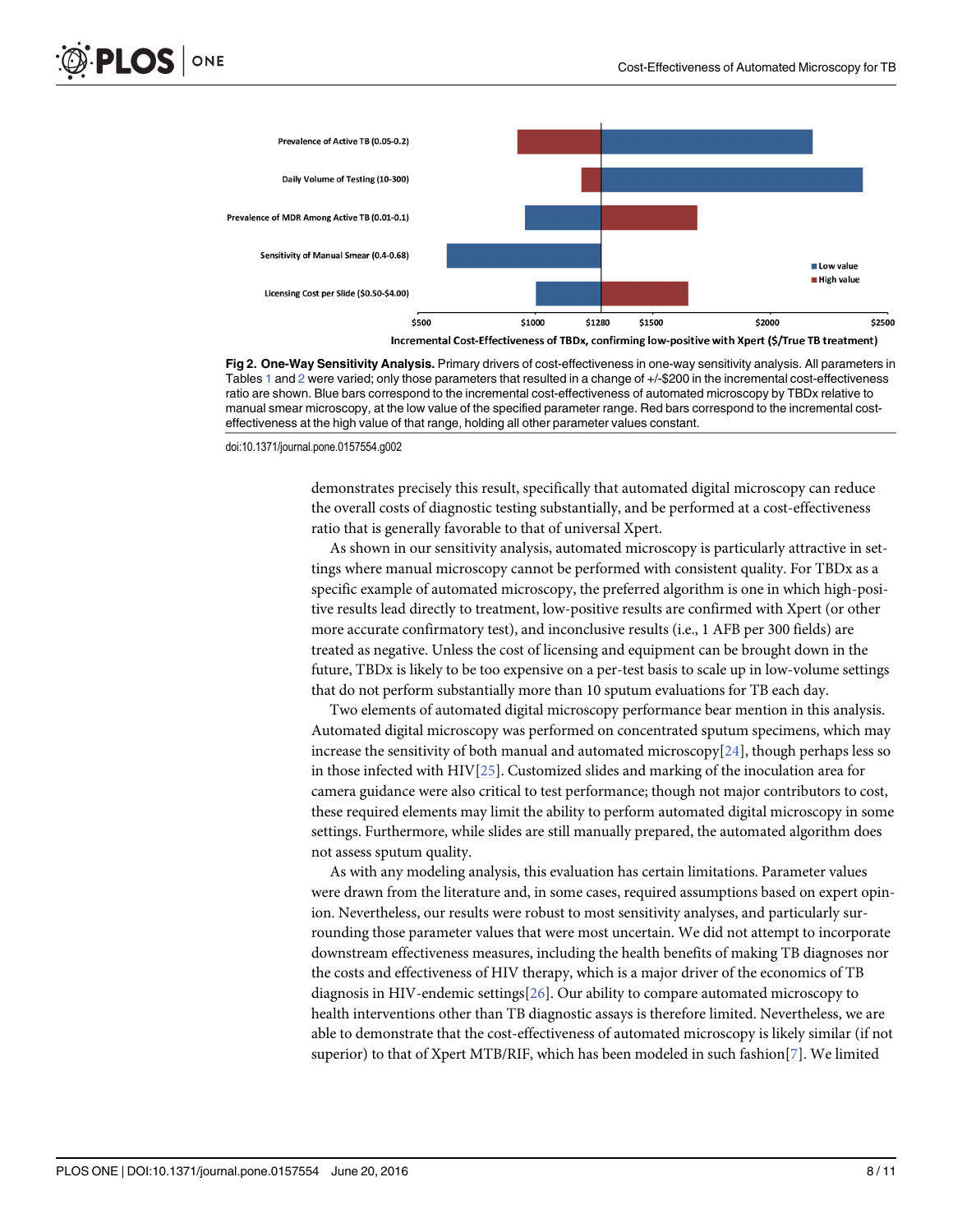<span id="page-8-0"></span>this analysis to the costs and consequences of microbiological diagnosis; in reality, ancillary diagnostic testing (e.g., with chest X-ray) and empiric treatment may have major impact on patient outcomes[[27](#page-9-0), [28](#page-9-0)]. Our results should therefore not be interpreted as reflective of the entire process of TB diagnosis and treatment, but rather only of the costs and consequences of diagnosis and treatment based on microbiological confirmation.

In summary, this economic evaluation suggests that automated digital microscopy can serve as a cost-effective alternative to Xpert MTB/RIF when specimens can be processed at high volume and universal Xpert is unaffordable. The algorithm most likely to be cost-effective is one in which high-positive results on automated microscopy result in referral for treatment, lowpositive results are confirmed with Xpert, and inconclusive results are treated as negative. Further studies should evaluate the effectiveness (ideally with linkage to empiric costs) of automated digital microscopy in a variety of real-world settings. As the armamentarium of diagnostic options for TB continues to expand, it is important to optimize the use of each test in such a way that constrained resources are put to their best use. By reducing the costs of Xpert MTB/RIF testing while still providing the majority of the benefits (in terms of TB diagnoses), automated digital microscopy has the potential to fill an important niche in the TB diagnostic landscape.

# Acknowledgments

This work was funded in part by the B. Frank and Kathleen Polk Assistant Professorship in Epidemiology (to DWD). Applied Visual Systems, Inc., provided input as to parameter values and support for open-access publication fees but otherwise had no input into the design of the study or the decision to publish.

# Author Contributions

Conceived and designed the experiments: DWD GC. Performed the experiments: SJ DWD. Analyzed the data: SJ DWD. Contributed reagents/materials/analysis tools: NI. Wrote the paper: SJ DWD. revised manuscript and approved final version: SJ NI DC JJL SO AD VC GC DWD.

#### References

- [1.](#page-1-0) Organization WH. Global tuberculosis report 2015. 2015.
- [2.](#page-1-0) Glaziou P, Sismanidis C, Floyd K, Raviglione M. Global epidemiology of tuberculosis. Cold Spring Harb Perspect Med. 2015; 5(2):a017798. doi: [10.1101/cshperspect.a017798](http://dx.doi.org/10.1101/cshperspect.a017798) PMID: [25359550](http://www.ncbi.nlm.nih.gov/pubmed/25359550).
- [3.](#page-1-0) Keeler E, Perkins MD, Small P, Hanson C, Reed S, Cunningham J, et al. Reducing the global burden of tuberculosis: the contribution of improved diagnostics. Nature. 2006; 444 Suppl 1:49–57. doi: [10.1038/](http://dx.doi.org/10.1038/nature05446) [nature05446](http://dx.doi.org/10.1038/nature05446) PMID: [17159894](http://www.ncbi.nlm.nih.gov/pubmed/17159894).
- [4.](#page-1-0) Van Deun A, Portaels F. Limitations and requirements for quality control of sputum smear microscopy for acid-fast bacilli. Int J Tuberc Lung Dis. 1998; 2(9):756–65. PMID: [9755931.](http://www.ncbi.nlm.nih.gov/pubmed/9755931)
- [5.](#page-1-0) Boehme CC, Nicol MP, Nabeta P, Michael JS, Gotuzzo E, Tahirli R, et al. Feasibility, diagnostic accuracy, and effectiveness of decentralised use of the Xpert MTB/RIF test for diagnosis of tuberculosis and multidrug resistance: a multicentre implementation study. Lancet. 2011; 377(9776):1495–505. doi: [10.](http://dx.doi.org/10.1016/S0140-6736(11)60438-8) [1016/S0140-6736\(11\)60438-8](http://dx.doi.org/10.1016/S0140-6736(11)60438-8) PMID: [21507477](http://www.ncbi.nlm.nih.gov/pubmed/21507477); PubMed Central PMCID: PMC3085933.
- [6.](#page-1-0) Boehme CC, Nabeta P, Hillemann D, Nicol MP, Shenai S, Krapp F, et al. Rapid molecular detection of tuberculosis and rifampin resistance. N Engl J Med. 2010; 363(11):1005–15. doi: [10.1056/](http://dx.doi.org/10.1056/NEJMoa0907847) [NEJMoa0907847](http://dx.doi.org/10.1056/NEJMoa0907847) PMID: [20825313;](http://www.ncbi.nlm.nih.gov/pubmed/20825313) PubMed Central PMCID: PMC2947799.
- [7.](#page-1-0) Vassall A, van Kampen S, Sohn H, Michael JS, John KR, den Boon S, et al. Rapid diagnosis of tuberculosis with the Xpert MTB/RIF assay in high burden countries: a cost-effectiveness analysis. PLoS Med. 2011; 8(11):e1001120. doi: [10.1371/journal.pmed.1001120](http://dx.doi.org/10.1371/journal.pmed.1001120) PMID: [22087078;](http://www.ncbi.nlm.nih.gov/pubmed/22087078) PubMed Central PMCID: PMC3210757.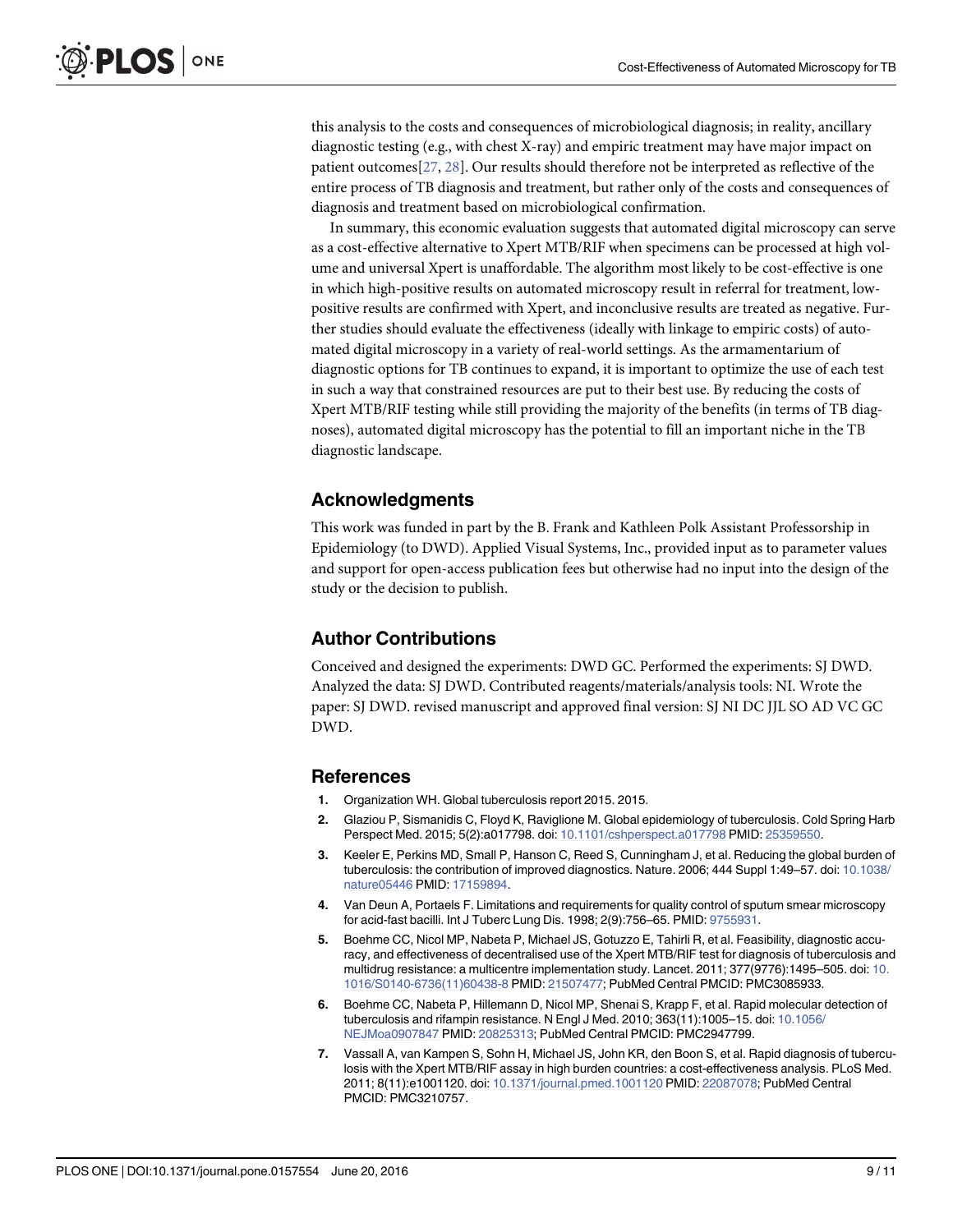- <span id="page-9-0"></span>[8.](#page-1-0) Caminero JA, Migliori GB. Automated Digital Microscopy in New Tuberculosis Diagnostic Algorithms. Can It Boost Case Finding? Am J Respir Crit Care Med. 2015; 191(12):1352–3. doi: [10.1164/rccm.](http://dx.doi.org/10.1164/rccm.201504-0790ED) [201504-0790ED](http://dx.doi.org/10.1164/rccm.201504-0790ED) PMID: [26075421](http://www.ncbi.nlm.nih.gov/pubmed/26075421).
- [9.](#page-1-0) Ismail NA, Omar SV, Lewis JJ, Dowdy DW, Dreyer AW, van der Meulen H, et al. Performance of a Novel Algorithm Using Automated Digital Microscopy for Diagnosing Tuberculosis. Am J Respir Crit Care Med. 2015. doi: [10.1164/rccm.201502-0390OC](http://dx.doi.org/10.1164/rccm.201502-0390OC) PMID: [25826383](http://www.ncbi.nlm.nih.gov/pubmed/25826383).
- [10.](#page-2-0) Bank W. Available from: [http://data.worldbank.org/indicator/NY.GDP.DEFL.KD.ZG.](http://data.worldbank.org/indicator/NY.GDP.DEFL.KD.ZG)
- [11.](#page-2-0) Lu C, Liu Q, Sarma A, Fitzpatrick C, Falzon D, Mitnick CD. A systematic review of reported cost for smear and culture tests during multidrug-resistant tuberculosis treatment. PLoS One. 2013; 8(2): e56074. doi: [10.1371/journal.pone.0056074](http://dx.doi.org/10.1371/journal.pone.0056074) PMID: [23457502;](http://www.ncbi.nlm.nih.gov/pubmed/23457502) PubMed Central PMCID: PMC3574085.
- [12.](#page-2-0) Pooran A, Pieterson E, Davids M, Theron G, Dheda K. What is the cost of diagnosis and management of drug resistant tuberculosis in South Africa? PLoS One. 2013; 8(1):e54587. doi: [10.1371/journal.](http://dx.doi.org/10.1371/journal.pone.0054587) [pone.0054587](http://dx.doi.org/10.1371/journal.pone.0054587) PMID: [23349933](http://www.ncbi.nlm.nih.gov/pubmed/23349933); PubMed Central PMCID: PMC3548831.
- [13.](#page-2-0) Pantoja A, Fitzpatrick C, Vassall A, Weyer K, Floyd K. Xpert MTB/RIF for diagnosis of tuberculosis and drug-resistant tuberculosis: a cost and affordability analysis. Eur Respir J. 2013; 42(3):708-20. doi: [10.](http://dx.doi.org/10.1183/09031936.00147912) [1183/09031936.00147912](http://dx.doi.org/10.1183/09031936.00147912) PMID: [23258774](http://www.ncbi.nlm.nih.gov/pubmed/23258774).
- [14.](#page-2-0) 2011. Available from: [http://www.nhls.ac.za/.](http://www.nhls.ac.za/)
- [15.](#page-2-0) Diagnostics F. Available from: [http://www.finddiagnostics.org/about/what\\_we\\_do/successes/find](http://www.finddiagnostics.org/about/what_we_do/successes/find-negotiated-prices/xpert_mtb_rif.html)[negotiated-prices/xpert\\_mtb\\_rif.html.](http://www.finddiagnostics.org/about/what_we_do/successes/find-negotiated-prices/xpert_mtb_rif.html)
- [16.](#page-2-0) Meyer-Rath G, Schnippel K, Long L, MacLeod W, Sanne I, Stevens W, et al. The impact and cost of scaling up GeneXpert MTB/RIF in South Africa. PLoS One. 2012; 7(5):e36966. doi: [10.1371/journal.](http://dx.doi.org/10.1371/journal.pone.0036966) [pone.0036966](http://dx.doi.org/10.1371/journal.pone.0036966) PMID: [22693561](http://www.ncbi.nlm.nih.gov/pubmed/22693561); PubMed Central PMCID: PMC3365041.
- [17.](#page-3-0) Organization WH. Xpert MTB/RIF Implementation Manual: Technical and Operational 'How-To'; Practical Considerations. Xpert MTB/RIF Implementation Manual: Technical and Operational 'How-To'; Practical Considerations. WHO Guidelines Approved by the Guidelines Review Committee. Geneva 2014.
- [18.](#page-3-0) Van Rie A, Page-Shipp L, Scott L, Sanne I, Stevens W. Xpert((R)) MTB/RIF for point-of-care diagnosis of TB in high-HIV burden, resource-limited countries: hype or hope? Expert Rev Mol Diagn. 2010; 10 (7):937–46. doi: [10.1586/erm.10.67](http://dx.doi.org/10.1586/erm.10.67) PMID: [20964612](http://www.ncbi.nlm.nih.gov/pubmed/20964612).
- [19.](#page-3-0) Department of Health RoSA. National Tuberculosis Management Guidelines. In: Health, editor. South Africa 2014.
- [20.](#page-3-0) Graham SM, Ahmed T, Amanullah F, Browning R, Cardenas V, Casenghi M, et al. Evaluation of tuberculosis diagnostics in children: 1. Proposed clinical case definitions for classification of intrathoracic tuberculosis disease. Consensus from an expert panel. The Journal of infectious diseases. 2012; 205 Suppl 2:S199–208. doi: [10.1093/infdis/jis008](http://dx.doi.org/10.1093/infdis/jis008) PMID: [22448023;](http://www.ncbi.nlm.nih.gov/pubmed/22448023) PubMed Central PMCID: PMC3334506.
- [21.](#page-6-0) Marseille E, Larson B, Kazi DS, Kahn JG, Rosen S. Thresholds for the cost-effectiveness of interven-tions: alternative approaches. Bull World Health Organ. 2015; 93(2):118-24. doi: [10.2471/BLT.14.](http://dx.doi.org/10.2471/BLT.14.138206) [138206](http://dx.doi.org/10.2471/BLT.14.138206) PMID: [25883405](http://www.ncbi.nlm.nih.gov/pubmed/25883405); PubMed Central PMCID: PMC4339959.
- [22.](#page-6-0) World Health Organization G. Choosing interventions that are cost-effective 2014. Available from: <http://www.who.int/choice/en/>.
- [23.](#page-6-0) van't Hoog AH, Cobelens F, Vassall A, van Kampen S, Dorman SE, Alland D, et al. Optimal triage test characteristics to improve the cost-effectiveness of the Xpert MTB/RIF assay for TB diagnosis: a decision analysis. PLoS One. 2013; 8(12):e82786. doi: [10.1371/journal.pone.0082786](http://dx.doi.org/10.1371/journal.pone.0082786) PMID: [24367555;](http://www.ncbi.nlm.nih.gov/pubmed/24367555) PubMed Central PMCID: PMC3867409.
- [24.](#page-7-0) Steingart KR, Henry M, Ng V, Hopewell PC, Ramsay A, Cunningham J, et al. Fluorescence versus conventional sputum smear microscopy for tuberculosis: a systematic review. Lancet Infect Dis. 2006; 6 (9):570–81. doi: [10.1016/S1473-3099\(06\)70578-3](http://dx.doi.org/10.1016/S1473-3099(06)70578-3) PMID: [16931408.](http://www.ncbi.nlm.nih.gov/pubmed/16931408)
- [25.](#page-7-0) Cattamanchi A, Dowdy DW, Davis JL, Worodria W, Yoo S, Joloba M, et al. Sensitivity of direct versus concentrated sputum smear microscopy in HIV-infected patients suspected of having pulmonary tuberculosis. BMC Infect Dis. 2009; 9:53. doi: [10.1186/1471-2334-9-53](http://dx.doi.org/10.1186/1471-2334-9-53) PMID: [19419537;](http://www.ncbi.nlm.nih.gov/pubmed/19419537) PubMed Central PMCID: PMC2690598.
- [26.](#page-7-0) Andrews JR, Lawn SD, Dowdy DW, Walensky RP. Challenges in evaluating the cost-effectiveness of new diagnostic tests for HIV-associated tuberculosis. Clin Infect Dis. 2013; 57(7):1021–6. doi: [10.1093/](http://dx.doi.org/10.1093/cid/cit412) [cid/cit412](http://dx.doi.org/10.1093/cid/cit412) PMID: [23788239](http://www.ncbi.nlm.nih.gov/pubmed/23788239); PubMed Central PMCID: PMC3765010.
- [27.](#page-8-0) Theron G, Peter J, Dowdy D, Langley I, Squire SB, Dheda K. Do high rates of empirical treatment undermine the potential effect of new diagnostic tests for tuberculosis in high-burden settings? Lancet Infect Dis. 2014; 14(6):527–32. doi: [10.1016/S1473-3099\(13\)70360-8](http://dx.doi.org/10.1016/S1473-3099(13)70360-8) PMID: [24438820.](http://www.ncbi.nlm.nih.gov/pubmed/24438820)
- [28.](#page-8-0) Theron G, Zijenah L, Chanda D, Clowes P, Rachow A, Lesosky M, et al. Feasibility, accuracy, and clinical effect of point-of-care Xpert MTB/RIF testing for tuberculosis in primary-care settings in Africa: a